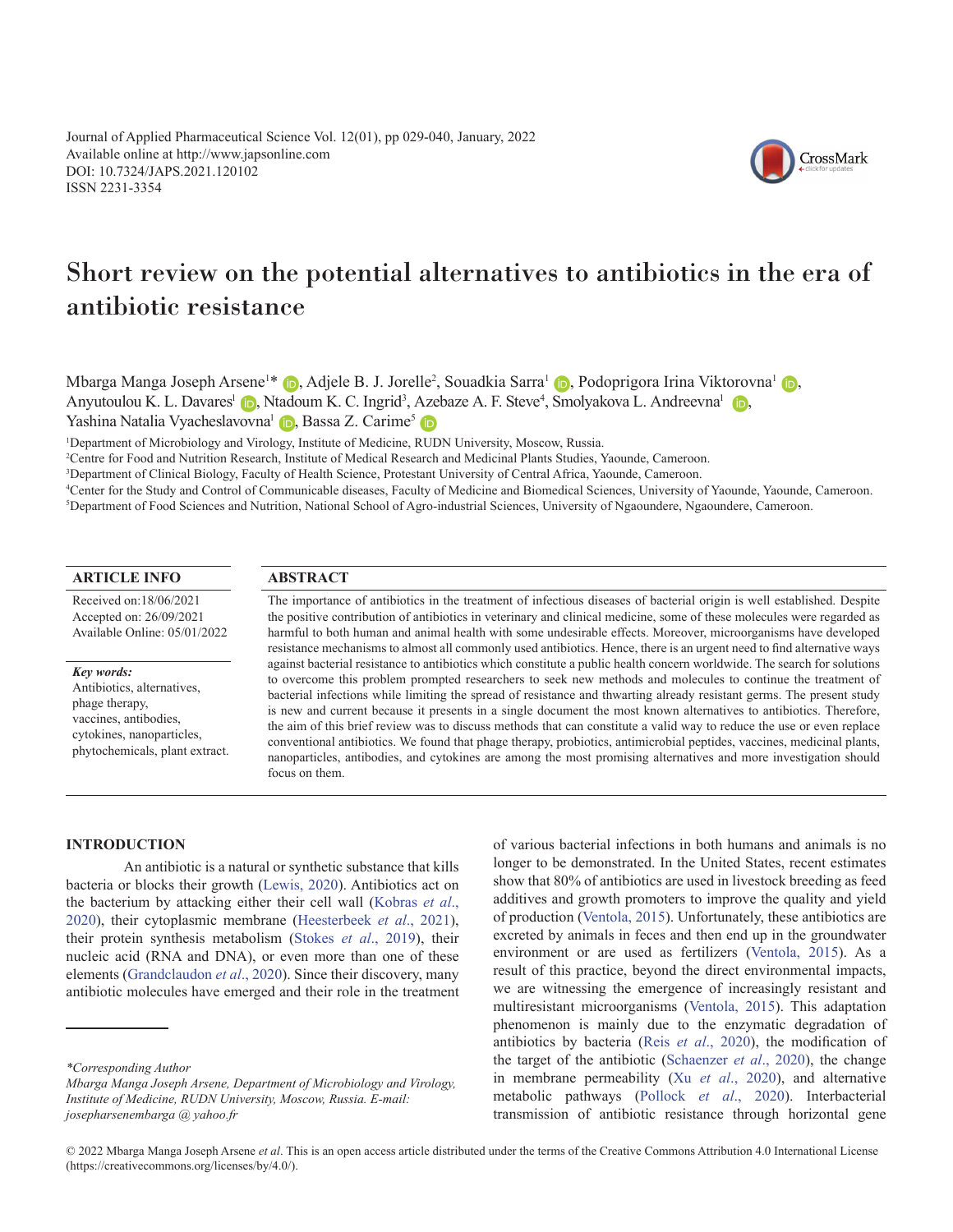transfer (conjugation, transduction, and transformation) has made the situation critical worldwide (Lima *et al*[., 2020](#page-10-0)). Broadly speaking, antibiotic resistance is defined as the ability of a bacteria to resist the inhibitory or destructive activity of an antimicrobial to which it was not resistant (Palma *et al*[., 2020\)](#page-10-0). This problem concerns both veterinary medicine and human medicine, and every year numerous studies demonstrating the increasing resistance of bacterial strains are carried out ([Mbarga](#page-10-0) *et al*., 2020; [Rabello](#page-10-0) *et al*[., 2020\)](#page-10-0). In hospitals, the most resistant germs encountered are *Staphylococcus aureus*, Coagulase-negative *Staphylococci*, *Pseudomonas aeruginosa*, *Klebsiella pneumoniae*, *Escherichia coli*, *Enterobacter* spp., *Enterococcus* spp., and *Acinetobacter*  ([Antoinette and Dieudonne, 2020;](#page-8-0) [Cleven](#page-9-0) *et al*., 2006). These germs are generally involved in various classic infections and some of them are sometimes implicated in nosocomial infections ([Cleven](#page-9-0) *et al*., 2006). According to several researchers, the fight against antibiotic resistance requires a more measured use of antibiotics, a prescription exclusively reserved for professionals, systematic antibiograms before administration, and the search for new effective molecules on already resistant germs ([Cleven](#page-9-0) *et al*., [2006;](#page-9-0) Lima *et al*[., 2020](#page-10-0); Palma *et al*[., 2020\)](#page-10-0). However, beyond the search for new antibiotics commonly called classic, several studies have been carried out to propose alternative techniques and methods having an effect on the bacteria. This review aims to discuss, without claiming to be exhaustive, most of the possible alternatives to conventional antibiotics.

#### **REVIEW METHODOLOGY**

This review article was carried out by exploiting numerous review articles, original articles, and related books from repuTable databases, such as Web of Science, PubMed, and Scopus. No open access published papers have been made available using the facilities provided by the People's Friendship University of Russia, Moscow, Russia. The literature investigation process was conducted between June 2020 and June 2021 and the literature investigations were conducted in English and French. The keywords explored during literature searching included combinations of the words constituting the titles of each section, that is, "resistance to antibiotics" "phage therapy", "antimicrobial peptides" (AMP), "combination of antibiotic and antimicrobial peptides", "vaccines and antibiotics", "herbal medicine", "antimicrobial activity of plant materials", "modulation of antibiotics with plant materials", "antibacterial properties of nanoparticles", "probiotics and antibiotics"; "phagothérapie", "plantes médécinales", "activité antibactérienne des nanoparticules'', "peptides antimicrobiens", and "synergie entre les extrait des plantes et les antibiotiques classiques".

#### **Resistance to Antibiotics and Current Issues**

Antibiotic resistance poses one of the most serious threats to global health, food security, and development today ([World Health Organization \(WHO\), 2019\)](#page-11-0). An increasing number of infections, such as *pneumonia*, tuberculosis or gonorrhea, and salmonellosis, are becoming more difficult to treat as the antibiotics used to treat them lose their effectiveness [\(WHO, 2019](#page-11-0)). This situation is likely to affect people of all ages and genders in all corners of the globe and both the losses and the dangers it represents are considerable. Indeed, antibiotic resistance leads to

prolonged hospitalizations, an increase in medical expenses, and, increasingly, an increase in mortality (Jit *et al*[., 2020](#page-9-0); [WHO, 2019\)](#page-11-0). Likewise, recent estimates have shown that antibiotic resistance is responsible for 700,000 annual deaths worldwide, 230,000 of which have resulted from multidrug-resistant tuberculosis [\(WHO,](#page-11-0)  [2019](#page-11-0)). Furthermore, the [WHO, 2019](#page-11-0), estimates that if nothing is done to address this problem, drug-resistant diseases may cause 10 million deaths each year by 2050 and damage to the economy as catastrophic as the 2008–2009 global financial crises. In addition, economically (linked directly or not to agriculture and animal breeding), antimicrobial resistance could force up to 24 million people into extreme poverty by 2030 [\(WHO, 2019\)](#page-11-0). However, in order to reduce the spread of this phenomenon, the researchers recommend more careful use of these substances both in animal breeding and in human medicine [\(Doidge](#page-9-0) *et al*., 2020; [Morel](#page-10-0) *et al*., [2020](#page-10-0)). This consists mainly of stopping the use of antibiotics in breeding as growth factors and their use only when necessary to treat identified infections, under prescription, and with prior antibiograms [\(Mbarga](#page-10-0) *et al*., 2020; [WHO, 2020](#page-11-0)). Moreover, it is also suggested that a major part of the solution to this problem lies in the establishment of new therapeutic protocols which include new biologically active compounds (Morel *et al*[., 2020\)](#page-10-0) including AMP, nanoparticles (NPs), antibodies, cytokines, phytochemicals, viral particles (bacteriophages), and microorganisms (probiotics).

#### **Phage Therapy**

The first use of phage therapy for the treatment of patients dates to 1919 when Félix d'Hérelle used them at the Institut Pasteur in Paris ([Dublanchet and Schwartz, 2017\)](#page-9-0). After this discovery, the practice quickly spread and the establishment of therapeutic protocols involving phages as a means of combating bacterial diseases was recognized by many scientists ([Summers,](#page-11-0)  [2005](#page-11-0)). However, it was only in 1925 that the first mass treatments took place in Brazil at the Oswaldo Cruz Institute and the results published by this institute were very promising. Among the first 10,000 cases treated, only 1 patient remained ill although his recovery was observed later ([Biacchesi](#page-8-0) *et al*., 2017). Despite the good results obtained by this method, it has been abandoned in favor of the use of antibiotics because of their simplicity of handling, production, and use [\(Mireille](#page-10-0) *et al*., 2020). Today, due to the growing problem of multidrug resistance to antibiotics, phages are gradually regaining their place in the fight against bacterial infections although their use is still almost limited to highly equipped centers.

# **Mechanism of action of phages and application in medicine**

Unlike conventional antibiotics whose mechanism of action is to attack one or more elements of the bacterial cell (wall, cytoplasmic membrane, metabolic pathways, or nucleic acids), phages have their own mechanisms and present a highly narrow specificity with the target bacteria ([Koskella and Meaden, 2013\)](#page-9-0). Without the host, it is impossible for them to multiply. As shown in [Figure 1,](#page-2-0) the phage replication mechanism is like that of normal viruses. This figure shows that, after the attachment or adsorption (1) of the phage on the bacterial cell, the latter makes (2) its DNA penetrate the bacterium and rout all the enzymatic machinery of the latter to synthesize (3) the genome and viral proteins. After this step, the synthesized constituents will assemble (4) and cause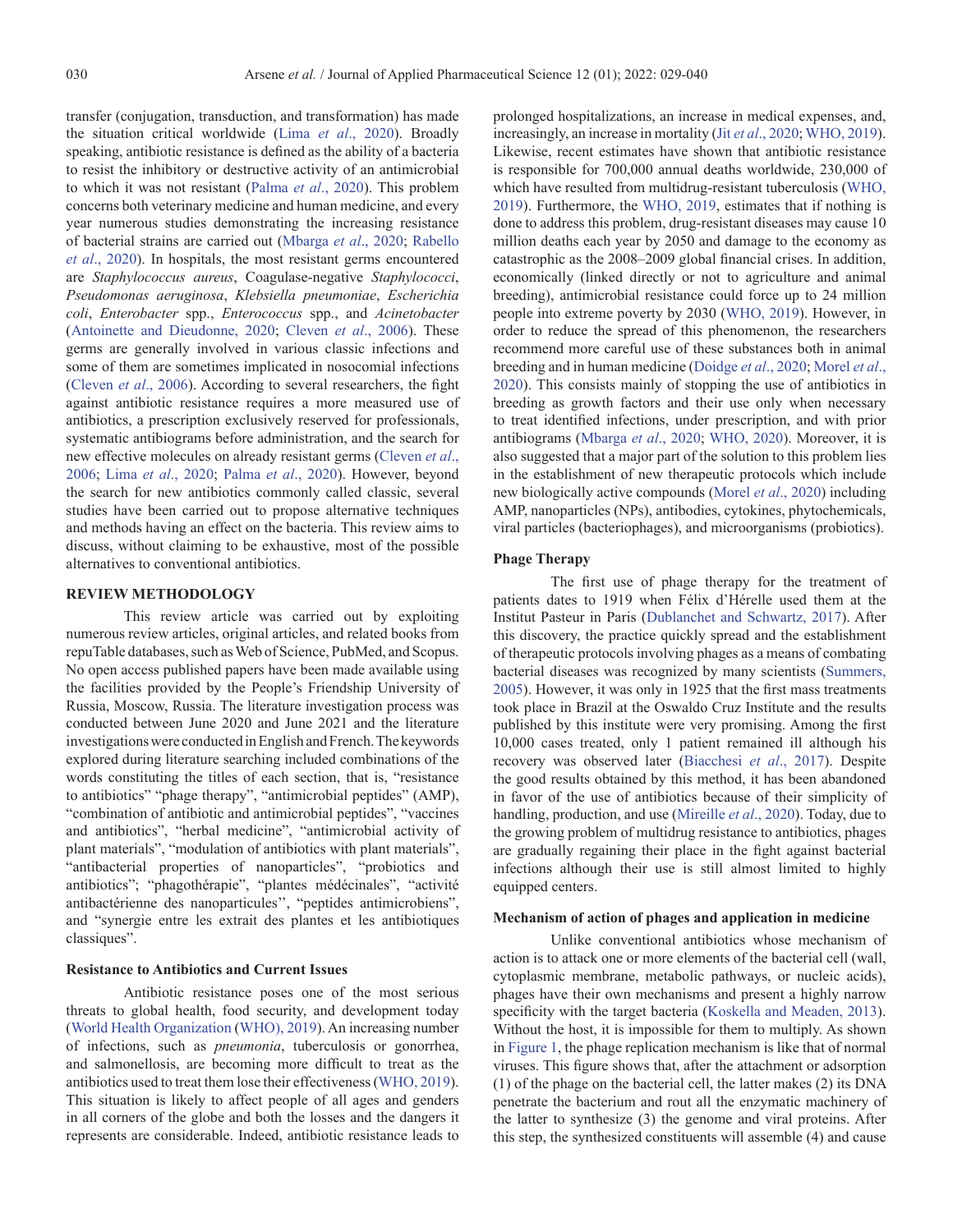<span id="page-2-0"></span>

**Figure** 1. Phage mechanisms of action [\(Jun, 2017\)](#page-9-0).

the lysis of the bacterial cell which will lead to the release (5) of the new phages formed and the phenomenon will continue until the lysis of all the target bacteria ([Jun, 2017](#page-9-0)). The time interval between attachment and cell lysis generally depends on several parameters ([Van Belleghem](#page-11-0) *et al*., 2018). Indeed, modeling the pharmacokinetics of bacteriophages requires considering parameters related to their viral cycle, such as the adsorption constant of the viruses on the host bacteria, the number of virions released per cycle, the latency time, the initial number of bacteria values, and the bacteriophage/bacterium ratio [\(Van](#page-11-0) [Belleghem](#page-11-0) *et al*., 2018). Likewise, the minimum bacterial density to ensure initiation of viral multiplication/transmission must be known. The modeling becomes even more complex when one considers the dynamics of the bacterial population over time (the uninfected cells continuing to replicate) as well as the phenomena of resistance to bacteriophages and their amplification over time treatment ([Skurnik and Strauch, 2006\)](#page-10-0). This pharmacokinetics is barely addressed in experimental animal studies, typically because of its complexity (determination of viral constants *in vivo*, bacterial inoculum, spontaneous viral elimination constant, etc.). It is, however, a fundamentally important approach and failure to take this into account could explain several previous failures of phage therapy [\(Payne and Jansen, 2001\)](#page-10-0). Theoretical modeling

of pharmacokinetics has thus made it possible to correlate the predicted results positively and significantly with what is observed *in vitro* ([Cairns](#page-8-0) *et al*., 2009) but with difficulty *in vivo* [\(Weld](#page-11-0) *et al*., [2004](#page-11-0)), proving the need to continue studies in this area.

However, despite the complexity of mastering phage pharmacodynamics *in vivo*, many recent studies have demonstrated their efficiency in human medicine. This is the case of a study conducted in the UK in 2018 which demonstrated the therapeutic potential of three bacteriophages (*Escherichia* phage ECP311, *Klebsiella* phage KPP235, and *Enterobacter* phage ELP140) against *E. coli, K. pneumoniae,* and *Enterobacter cloacae* [\(Prasanth](#page-10-0) *et al*., 2018). In addition, excellent results were obtained in terms of both safety and therapeutic efficiency in an Food and Drug Administration (FDA)-approved phase during the clinical trial (clinicaltrials.gov NCT00663091) on 42 patients with skin ulcers to evaluate the safety of 8 combinations of phages capable of lysing *S. aureus, P. aeruginosa,* and *E. coli* [\(Criscuolo](#page-9-0) *et al*., [2017](#page-9-0)). Three years later, still in Spain, another study (clinictrials. gov NCT00937274) was conducted on the safety, tolerability, and efficiency of oral administration of phage T4 in the treatment of toxigenic *E. coli* diarrhea in children; the results have been shown to be an alternative to antibiotic therapy, especially in developing countries, without modification of the patients' intestinal flora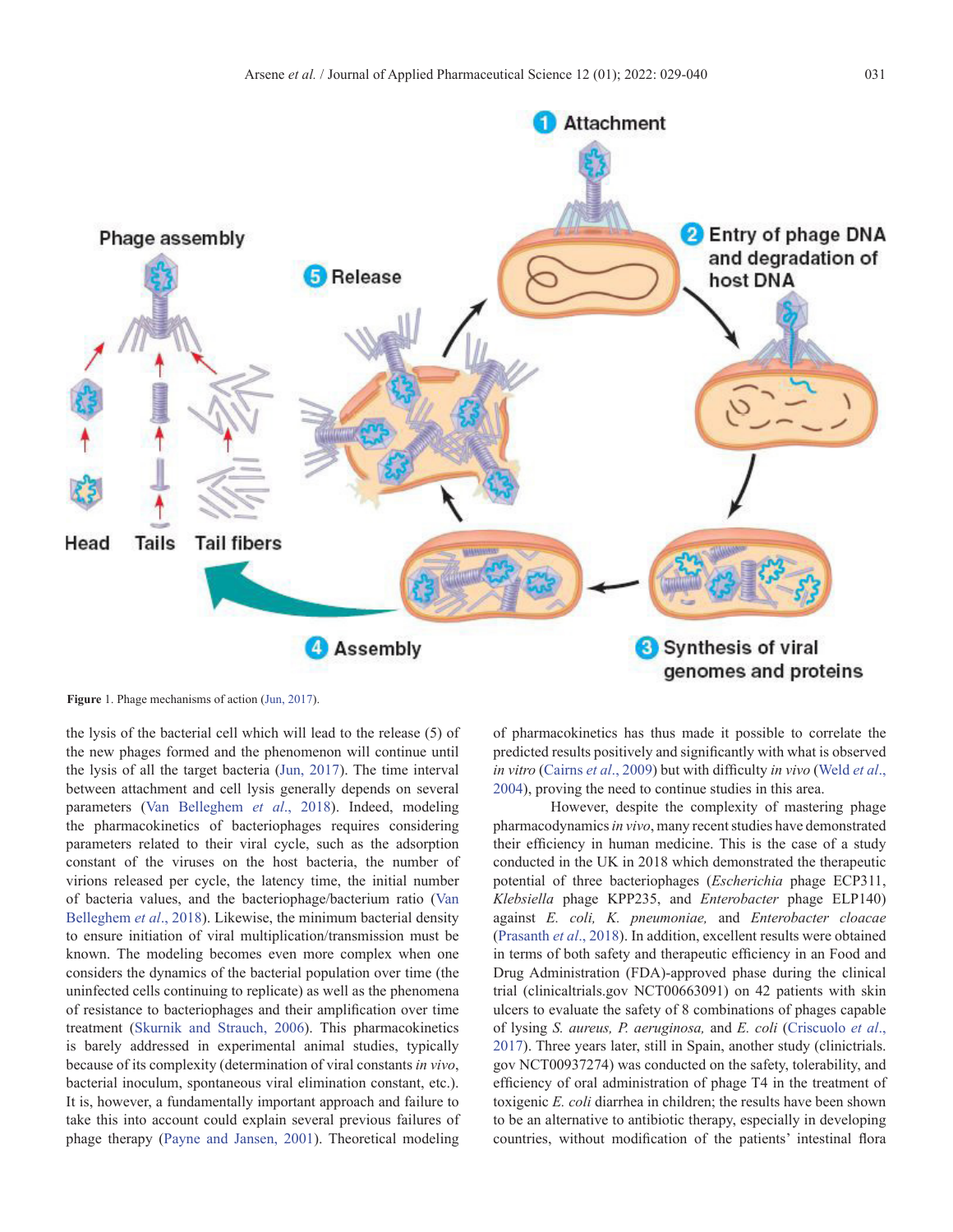<span id="page-3-0"></span>([Criscuolo](#page-9-0) *et al*., 2017). Moreover, in a study carried out at the Ludwik Hirszfeld Institute in Poland on 157 patients (for 3 years) presenting various infections with multidrug-resistant bacteria, in particular urinary, bone, or respiratory, and treated with phage therapy for several weeks, beyond the observed efficiency, the biological parameters (blood count, liver function, renal function, and C reactive protein) demonstrated that no clinically relevant variation was observed, thus demonstrating the safety of bacteriophages under these conditions [\(Miedzybrodzki](#page-10-0) *et al*., [2012\)](#page-10-0). Similarly, in another study involving 15 people who took three oral doses per day (for 2 days) of the bacteriophage T4 targeting *E. coli*, in addition to the efficiency, no adverse effects or an increase in markers of hepatic cytolysis or the development of antibodies against the T4 bacteriophage has been observed ([Bruttin and Brussow, 2005](#page-8-0)). Unfortunately, in recent years, some researchers have gradually evoked the resistance mechanisms of certain bacterial groups against the phages that once infected them ([Jorge and Eduardo, 2019;](#page-9-0) [Sadhana](#page-10-0) *et al*., 2018).

# **Advantages and disadvantages of phage therapy**

Table 1 presents the advantages and disadvantages of phages. One of the main drawbacks of phage therapy is the need to quickly establish the etiology of the bacteria causing the infection [\(Mireille](#page-10-0) *et al*., 2020) due to the excessive specificity of many phages. However, this problem could be solved with the help of phage mixtures and selection of potent lytic phages from a collection prior to bacterial characterization which could form the basis of empirical combination therapy [\(Nobrega](#page-10-0) *et al*., 2015). Otherwise, the possible involvement of humoral immunity with the production of neutralizing antibodies and the variable stability over time, influenced by storage conditions (pH, temperature, UV, etc.) as well as the potential capacity of phages to induce horizontal gene transfer by generalized transduction, is not negligible

[\(Jun, 2017\)](#page-9-0). During cell lysis, bacterial endotoxins and other released substances are a specific disadvantage of phages and other antimicrobial agents [\(Jun, 2017\)](#page-9-0). However, the zero impact on nontarget bacteria and eukaryotic cells, rapid bactericidal activity independent of antibiotic resistance [\(Bruttin and Brussow, 2005\)](#page-8-0), and antibiofilm activity ([Sadhana](#page-10-0) *et al*., 2018) are certain assets that make this method a real alternative to conventional antibiotics.

### **Use of AMP as Alternatives to Antibiotics**

AMP, also called host defense peptides, are essential components of the defense of multicellular beings and are part of the innate immune response ([Andersson](#page-8-0) *et al*., 2016). They are amphiphilic and cationic molecules, mostly 12–50 amino acids, which exhibit a wide variety of structures. They have a broad spectrum of antimicrobial action as well as antibiofilm, antiinflammatory, and immunomodulatory properties and constitute a class of molecules of choice in the face of the problems of antibiotic resistance [\(Vasilchenko and Rogozhin, 2019](#page-11-0)).

### **Antibacterial properties of known AMPs**

According to the antimicrobial peptide database (http:// aps.unmc.edu/AP/main.php), 3,201 AMPs have been identified to date, of which 2,680 have antibacterial activity. Several AMPs have been shown to have a broad spectrum of activity against various microorganisms including Gram-positive and Gram-negative bacteria (Balter and Brown, 2011). In a recent study, the AMP PMAP-36PW and PMAP-36PK were found to have an expanded antibacterial spectrum, and in the evaluation of efficiency *in vivo* with mice infected with *Salmonella choleraesuis* C78-1 and *Listeria monocytogenes* CICC 21533, these peptide analogs have exhibited impressive therapeutic effect by reducing bacterial gene copies and decreasing inflammatory damage in mouse liver and lungs, resulting in reduction in mortality (Zhou *et al*[., 2019\)](#page-11-0). Each year, many

**Table 1.** Summary of the advantages and disadvantages of the therapeutic use of bacteriophages from Mireille *et al.* (2020) with several modifications.

| <b>Characteristics</b>        | Advantage                                                                                                             | <b>Disadvantage</b>                                                                            |  |  |
|-------------------------------|-----------------------------------------------------------------------------------------------------------------------|------------------------------------------------------------------------------------------------|--|--|
| Narrow host spectrum          | No impact on nontarget bacteria (microbiota).                                                                         | For probabilistic approaches, this involves the use of                                         |  |  |
|                               | Limitation of the number of strains likely to develop resistance to a<br>given bacteriophage.                         | bacteriophage cocktails to increase antibacterial coverage.                                    |  |  |
| Great diversity               | High probability of isolating a bacteriophage infecting a pathogenic<br>strain.                                       |                                                                                                |  |  |
| Action mechanism              | Rapid bactericidal activity.                                                                                          |                                                                                                |  |  |
|                               | Lytic activity independent of antibiotic resistance.                                                                  | Like antibiotics, release of endotoxins (and others) during                                    |  |  |
|                               | Antibiofilm activity of certain bacteriophages (capable of<br>depolymerizing the polysaccharides composing biofilms). | lysis.                                                                                         |  |  |
| Viral nature (bacteria virus) | Proven diffusion in many tissues.                                                                                     | Possible involvement of humoral immunity with                                                  |  |  |
|                               | Inability to infect eukaryotic cells.                                                                                 | production of neutralizing antibodies.                                                         |  |  |
|                               | Replicative: increased concentration at the site of infection.                                                        | Variable stability over time, influenced by storage<br>conditions (pH, temperature, UV, etc.). |  |  |
|                               | Found naturally in the environment, it is not necessary to                                                            |                                                                                                |  |  |
|                               | manufacture them.                                                                                                     | Potential ability to induce horizontal gene transfer by                                        |  |  |
|                               | Rapid isolation of new bacteriophages possible (within a few hours<br>or days) for many pathogens.                    | generalized transduction (virulence factor; antibiotic<br>resistance).                         |  |  |
|                               |                                                                                                                       |                                                                                                |  |  |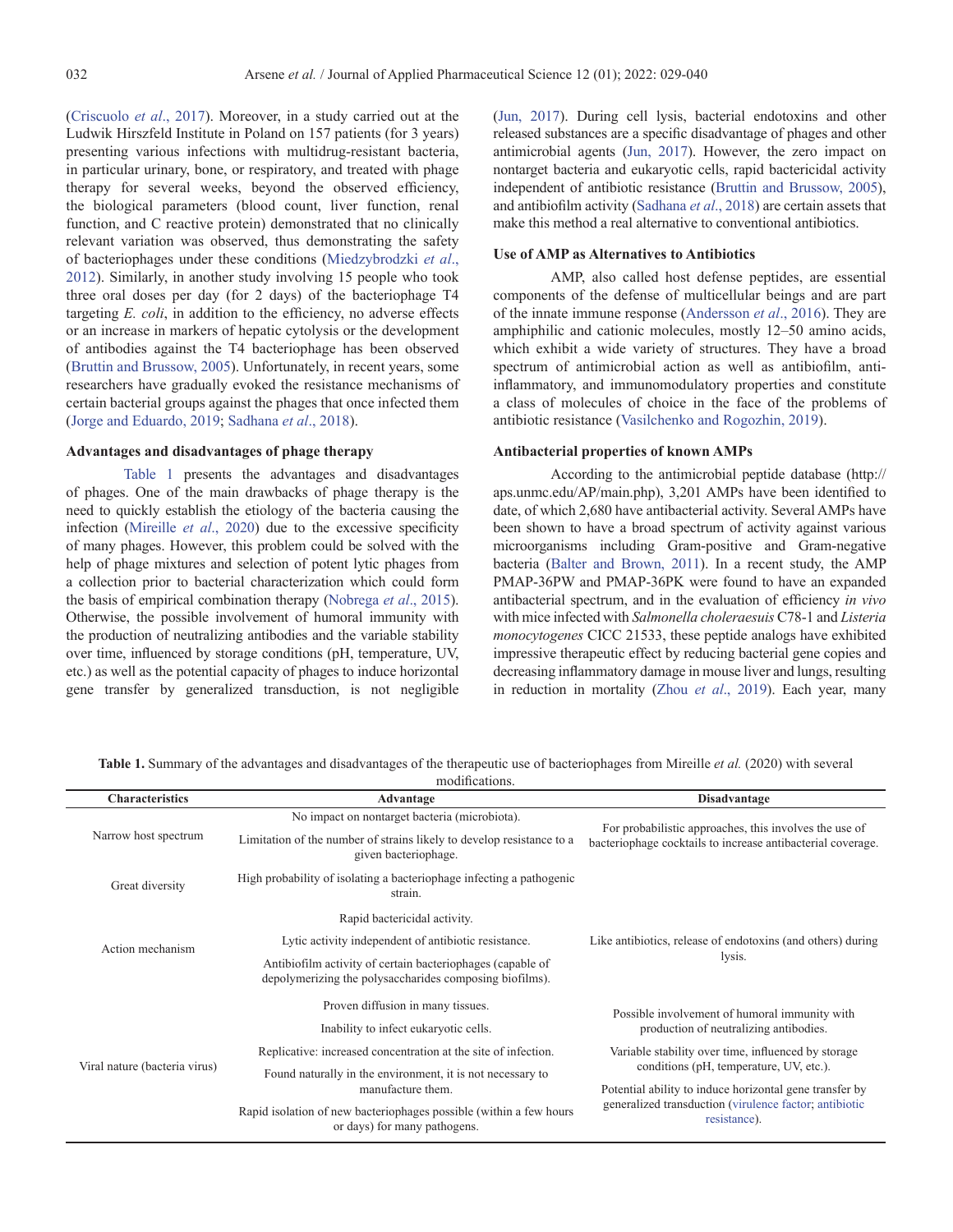similar studies are conducted and that provide baseline data for the design of clinically effective antibacterial peptides. In addition, unlike common antibiotics ([Mahlapuu](#page-10-0) *et al*., 2016), several AMPs such as melittin, LL37, and alamethicin have demonstrated their ability (*in vivo* and *in vitro*) to induce membrane permeability in spheroplasts in *E. coli* (Faust *et al*[., 2017](#page-9-0)). Furthermore, several antibacterial peptides act on other intracellular target processes, such as inhibition of DNA and RNA synthesis (buforin II, pleurocidin, and dermaseptin), protein synthesis (indolicidin and PR-39), and enzymatic activity ([Jenssen](#page-9-0) *et al*., 2006). As shown in [Table 1,](#page-3-0) most antibacterial peptides are associated either with carbohydrates (glycoproteins) or with lipids + carbohydrates (lipoglycopeptides) and their action is mainly directed toward Gram-positive bacteria. Some antimicrobial peptide drugs approved by the Food and Drug Administration (FDA) are presented in [Table 2](#page-6-0) AMPs are generally active on resistant bacteria and can be used for the treatment of complex infections involving resistant bacteria (Lei *et al*[., 2019](#page-9-0)); such is the case with Telavancin and Teicoplanin which can be used either in the treatment of pseudomembranous colitis or treatment of diarrhea associated with *Clostridium difficile*; and the other in complicated skin infections, blood infections, endocarditis, bone and joint infections, and *meningitis* caused by methicillin-resistant *S. aureus* (Lei *et al*[., 2019](#page-9-0)). The same could be said for daptomycin which was marketed in 2003 as an anionic AMP for the treatment of skin infections caused by Gram-positive bacteria and has shown inhibitory effects on *Salmonellae* highly resistant to classical antibiotics and on *S.* a*ureus* (Lei *et al*[., 2019\)](#page-9-0).

# **Combinations of AMP–AMP and AMP–Antibiotics**

AMPs have shown their effectiveness on biofilms. This is the case of gH625, its analog gH625-GCGKKKK, and the synergy of cyclic polymyxin B and gramicidin S AMPs which are active on *P. aeruginosa* biofilms ([Rončević](#page-10-0) *et al*., 2019). In the same sense, the combination of different substances, [Geitani](#page-9-0) *et al*[. \(2019\)](#page-9-0) demonstrated an interesting antibacterial activity of the AMPs–antibiotic association. Indeed, human cathelicidin (LL-37) and cecropin (1–7)-melittin A (2–9) amide in combination with the antibiotics colistin and imipenem has proven to be effective against antibiotic-sensitive or resistant *S. aureus* and *P. aeruginosa*. Moreover, their combination considerably reduces the minimum inhibitory concentration (MIC) of imipenem and colistin and reduces their toxicity [\(Geitani](#page-9-0) *et al*., 2019).

#### **AMP and brain infections**

A highly desirable feature in the treatment of infectious agents is the ability of the antimicrobial to be able to cross the blood–brain barrier. To this end, several AMPs, such as oncocin, apidecin (137), and drosocin (Pro5Hyp), can cross the blood– brain barrier to selectively target brain cells. These AMPs could be potential therapies for brain infections (Li *et al*[., 2014](#page-9-0)). Concisely, considering all the advantages they present, AMP constitute a major alternative to fight against antibiotic resistance. However, although they are a serious option to replace antibiotics, they also have many drawbacks that limit their production and use. This is linked to their MIC which is often too high and can constitute a factor of toxicity ([Raheem and Straus, 2019\)](#page-10-0). Thus, it would be more judicious to use them: on resistant bacteria on which they are active; for infections where their MIC is not very high; in combination with antibiotics to overcome resistance and limit the use of conventional antibiotics.

# **Use of Vaccines to Reduce the Use of Antibiotics**

Since the discovery of the first vaccine in the 1790s, many other vaccines have been developed and have since played a major role in the prevention of various diseases. Vaccines are defined as preparations based on microorganisms with attenuated virulence or on their constituents, which the administration aims to protect the host from the disease caused by the pathogen involved [\(Rappuoli](#page-10-0) *et al*., 2014). The best-known antibacterial vaccines are those for diphtheria (caused by *Corynebacterium diphtheriae*), cholera (caused by *Vibrio cholerae*), tetanus (caused by *Clostridium tetani*), and pertussis (caused by *Bordetella pertussis*). In some countries, the oral Ty21a vaccine to prevent infections with *Salmonella typhi* (the causative agent of typhoid) is widely used. Certain vaccines can be combined, and this makes it possible to protect the host against several infectious agents at the same time; this is the case with the four-valent combination vaccines marketed under the names Infanrix Tetra®, Tetravac acellulaire®, Repevax®, and Boostrix Tetra®, which simultaneously prevent diphtheria, tetanus, pertussis, and poliomyelitis. The introduction of vaccines against resistant pathogenic bacteria could constitute a sufficient immunological barrier allowing the host to fight the incriminated bacteria without resorting to antibiotics [\(Terlizzi](#page-11-0)  *et al*[., 2017](#page-11-0)). However, setting up a vaccine against a specific bacterial germ requires the presence of one or more factors likely to trigger an immune response [\(Terlizzi](#page-11-0) *et al*., 2017). These factors typically include adhesins, iron receptors, secreted toxins, capsules (and their K antigens), capsule flagella (and their H antigens), outer membrane proteins, and lipopolysaccharides which may be transferred by plasmids, transposons, bacteriophages, and islets of pathogenicity [\(Terlizzi](#page-11-0) *et al*., 2017). Numerous studies have shown that the use of vaccines in certain pathologies of bacterial origin can help reduce the use of antibiotics ([Bloom](#page-8-0) *et al*., 2018; [Klugman and Black, 2018](#page-9-0); [Kobayashi](#page-9-0) *et al*., 2016; [Rappuoli](#page-10-0)  *et al*[., 2014\)](#page-10-0) and some have demonstrated the effectiveness of vaccines in the fight against antibiotic resistance ([Klugman and](#page-9-0)  [Black, 2018](#page-9-0); [Ouldali](#page-10-0) *et al*., 2019). The most recent example is the introduction of pneumococcal conjugate vaccines, which has led to a significant drop in the proportion of resistant pneumococcal strains. Unfortunately, due to the excessive consumption of antibiotics, some of the nonvaccine serotypes have also become resistant to antibiotics, raising (still moderately) the level of resistance [\(Ouldali](#page-10-0) *et al*., 2019). In addition, a team of researchers from Johns Hopkins University have demonstrated the effectiveness *in vitro* (on macaques) of a vaccine against *S. aureus* (the major cause of nosocomial infections) whose treatment is generally complicated due to the resistance of this germ to antibiotics [\(Kuklin](#page-9-0) *et al*., 2006). Ultimately, despite the difficulties presented by this alternative, it can constitute significant protective means against the bacterial strains for which vaccines exist and consequently limit the use of antibiotics in a possible infection that can be caused by these pathogens.

# **Use of Cytokines and Antibodies as an Alternative to Antibiotics**

Cytokines are cell signaling glycoproteins, expressed by cells of the immune system, and antibodies are glycoproteins capable of specifically detecting and neutralizing pathogens [\(Larochette](#page-9-0) *et al*., 2019). With the growth of antibiotic resistance, several researchers have proposed antimicrobial antibodies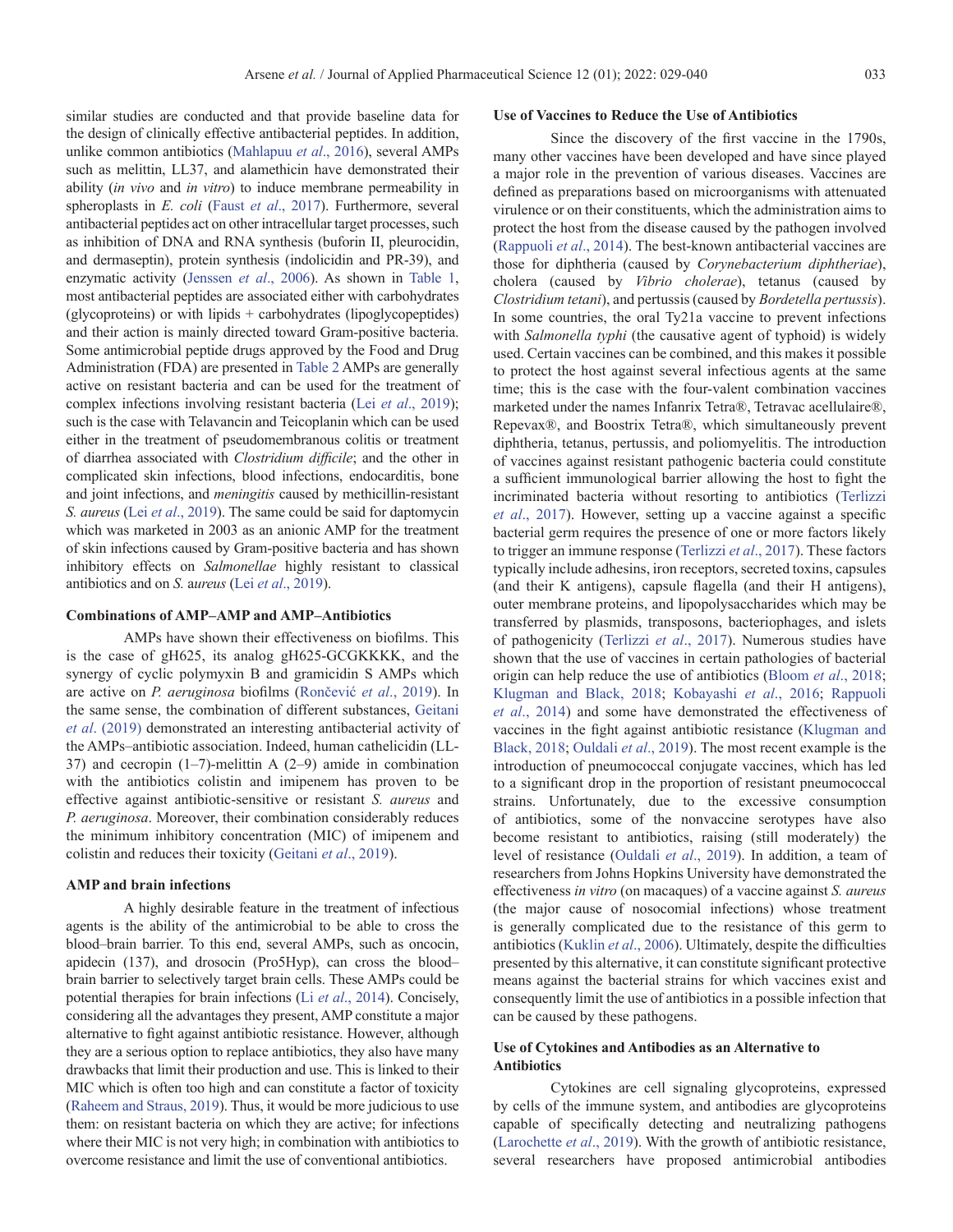and cytokines as possible alternatives to reduce the use of conventional antibiotics ([Holland, 2000](#page-9-0)). The ability of antibodies and cytokines to fight against various bacteria *in vitro* [\(Bebbington](#page-8-0) [and Yarranton, 2009](#page-8-0); Conti *et al*[., 2000](#page-9-0)) and *in vivo* ([Hancock](#page-9-0) *et al*[., 2012;](#page-9-0) [Morita](#page-10-0) *et al*., 2021; [Rumfield](#page-10-0) *et al*., 2020) has been demonstrated. Some studies have proposed antibody–antibiotic combinations to overcome antibiotic resistance and to cure serious bacterial infections (Song *et al*[., 2012](#page-11-0); Sawa *et al*[., 2014](#page-10-0)). Furthermore, certain monoclonal antibodies such as pagibaximab (BSYX-A110) (chimeric monoclonal antibody directed against lipoteichoic acid, a key component of the wall of Gram+ bacteria) have been set up to overcome certain disadvantages of antibiotics in vulnerable people and fragile individuals such as premature babies ([Hancock](#page-9-0) *et al*., 2012). Finally, although antibodies cannot completely replace antibiotics, they can nevertheless help to reduce their use and fight against antibiotic resistance.

# **Phytochemicals and Plant Extracts as Alternatives to Antibiotics**

Herbal medicine refers to the use of plants for therapeutic purposes. Depending on the case, the whole plant or parts of it are used, including the roots, stems, leaves, flowers, and fruits. To exploit their properties in various diseases, they generally proceed by extraction methods such as infusions, maceration, decoctions, or even extractions with solvents such as ethanol, methanol, and acetone. Plants with high antibacterial potential can contribute significantly to the diversification of antibacterials and fight against antibiotic resistance either by using them as they are or by using them in synergy with conventional antibiotics to thwart bacteria that are already resistant ([Arsène](#page-8-0) *et al*., 2021; [Mbarga](#page-10-0) *et al*[., 2021;](#page-10-0) [Nascimento](#page-10-0) *et al*., 2000).

## **Antibacterial properties of plant extracts and phytochemicals**

Between 2015 and 2019, around 11,000 studies were published on the antibacterial properties of plants across the world (Source: PubMed). These studies, whether *in vitro* or *in vivo*, have demonstrated the antibacterial properties of many plants on various bacteria ([Nascimento](#page-10-0) *et al*., 2000; [Alrozeky and Nakahara, 2002](#page-8-0); [Arsène](#page-8-0) *et al*., 2021; [Mbarga](#page-10-0) *et al*., 2021). Among these varied plants, certain spices and edible plants have also proved to be antibacterial ([Alrozeky and Nakahara, 2002](#page-8-0); [Fankam](#page-9-0) *et al*., 2011). In a study conducted in China in 2002, several edible Asian plants demonstrated antibacterial activity on *E. coli, Salmonella infantis, L. monocytogenes, S. aureus,* and *Bacillus cereus* ([Alrozeky and](#page-8-0) [Nakahara, 2002](#page-8-0)). In Cameroon, a study involving spices used in cooking showed that 15 of the 20 plants used had an antibacterial effect on *Mycobacterium tuberculosis* H37Rv and H37Ra and extract of *Echinops giganteus* exhibited the most significant activity with a MIC value of 32 and 16 μg/ml ([Fankam](#page-9-0) *et al*., 2011). The list of studies having obtained significant results with plant extracts cannot be exhaustive here but more detailed information on this subject can be found in our previous review [\(Mbarga](#page-10-0) *et al*., 2021). However, it is necessary to emphasize that most of the studies carried out on the antibacterial properties of plant extracts were carried out *in vitro*. Such results cannot be transposed directly to a possible *in vivo* application without additional studies. Notwithstanding the above, given the use of certain plant extracts in traditional medicine as a treatment of infections of the urinary tract ([Ibrahim](#page-9-0) *et al*., 2015) and diarrheal infections (Ullah *et al*[., 2016\)](#page-11-0) among others, it clearly appears that plant extracts can play a major role in reducing the use of antibiotics.

# **Synergy between common antibiotics and phytochemical compounds to counteract antibiotic resistance**

In most of the *in vitro* studies carried out on the antibacterial properties of plant extracts or phytochemical compounds, a part is reserved for the study of the effect of their combination with common antibiotics on multiresistant bacteria. This is, for example, the case with the study conducted by [Nascimento](#page-10-0) *et al*. (2000) which demonstrated the synergistic effect of the combination of antibiotics with extracts of clove, jambolan, pomegranate, and thyme on *P. aeruginosa* (resistant to 19 antibiotics) and *K. pneumoniae.* Likewise, the combination of anacardic acid and totarol with methicillin has shown positive results in inhibiting methicillin-resistant strains of *S. aureus* [\(Nascimento](#page-10-0) *et al*., 2000). The mechanism of action of this synergistic action would involve multidrug efflux pumps (EPs) located on the cytoplasmic membrane of bacteria. Indeed, plants are an important reservoir of bioactive compounds which can serve as a source of potent EP inhibitors (EPIs) ([Shriram](#page-10-0) *et al*., [2018](#page-10-0)). One study published in 2020 demonstrated that flavonoids could serve as EPIs and antimicrobials against both environmental and pathogenic intracellular mycobacterial species [\(Solnier](#page-11-0) *et al*., [2020](#page-11-0)). In the same vein, the results obtained by Tran *et al*[. \(2020\)](#page-11-0) demonstrated that carvotacetones from *Sphaeranthus africanus* could have an antibacterial activity and play an EPI role against Mycobacteria. Briefly, the antibacterial properties of several plant extracts and isolated phytochemical compounds are undeniable but more *in vivo* studies should be carried out to determine the optimal conditions under which these preparations could be safely used as such or in combination with conventional antibiotics.

#### **Use of NPs in Synergy with Conventional Antibiotics**

NPs are a wide class of materials that include particulate substances, which have one dimension less than 100 nm at least [\(Laurent](#page-9-0) *et al*., 2010). NPs are considered a feasible alternative to antibiotics, especially with the emergence of bacterial multidrug resistance, since it has been discovered that they do not lead to bacterial resistance (Rai *et al*[., 2012](#page-10-0)). As shown in [Table 3,](#page-6-0) several recent investigations have used different methods to synthesize various NPs and these NPs have shown very encouraging antimicrobial properties with very low minimum inhibitory and bactericidal concentrations. NPs have a high surface area to volume ratio and unique chemical and physical properties, which makes them promising antimicrobial agents [\(Crisan](#page-9-0) *et al*., 2021; Yin *et al*[., 2020\)](#page-11-0). It has been observed that NPs target multiple cellular pathways at once (Crisan *et al*[., 2021;](#page-9-0) Li *et al*[., 2012\)](#page-10-0), which makes it extremely difficult for bacteria to develop resistance against them (Rai *et al*[., 2014\)](#page-10-0). NPs with size less than 20 nm can kill bacteria by penetrating the cell wall and destruct cell organelles [\(Arakha](#page-8-0) *et al*., 2015; [Crisan](#page-9-0) *et al*., 2021) and can hamper the synthesis of nucleic acids in several microorganisms (Fayaz *et al*[., 2010\)](#page-9-0). In recent years, silver nanoparticles (AgNPs) were considered as a possible new class of antimicrobial [\(Arsène](#page-8-0)  *et al*[., 2021;](#page-8-0) [Crisan](#page-9-0) *et al*., 2021; Rai *et al*[., 2014](#page-10-0)). Several studies have shown that AgNPs can enhance the effect of antibiotics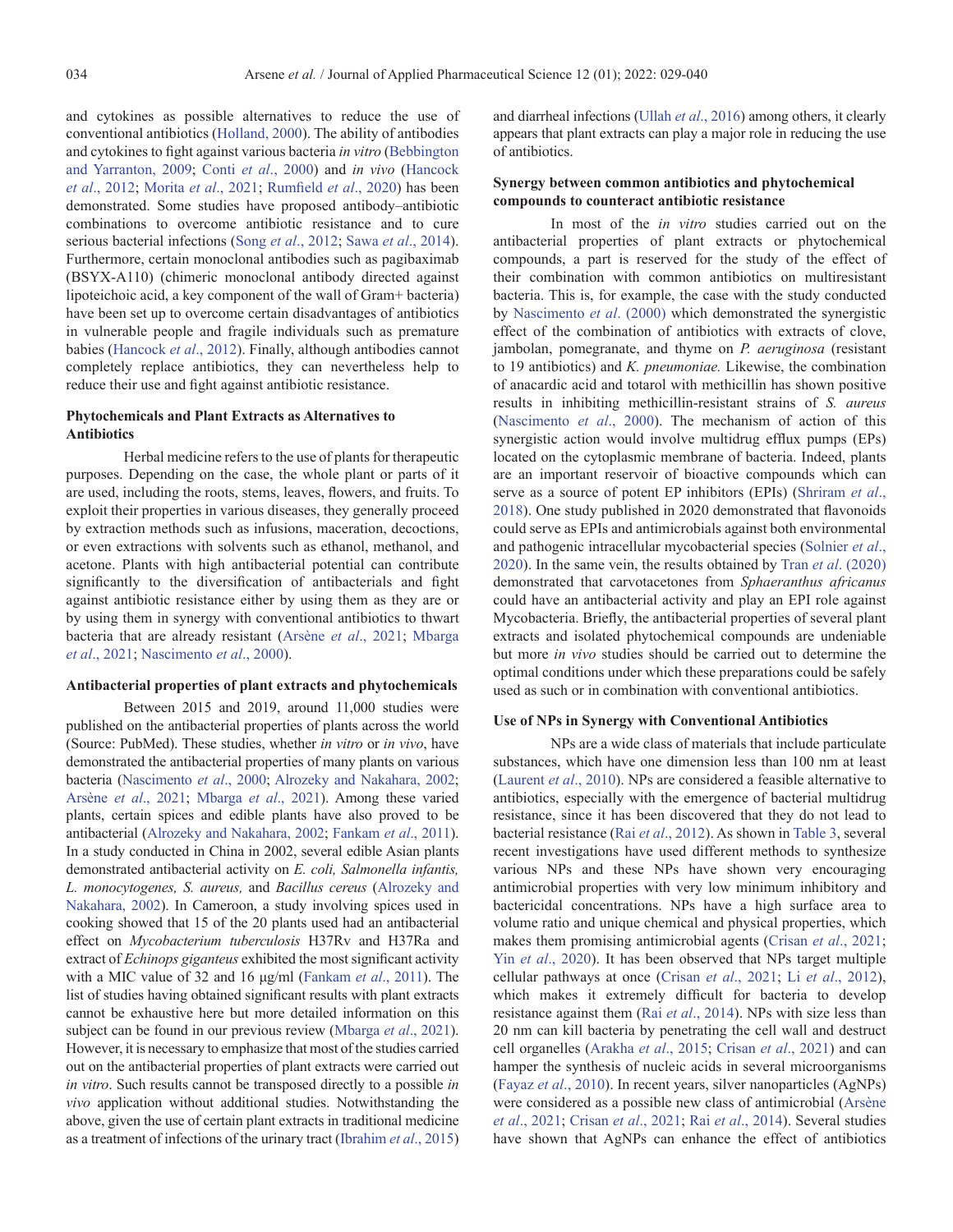<span id="page-6-0"></span>

| Drug        | <b>Type</b>      | Against  | <b>Administration</b>            | <b>Clinical use</b>                                                                                                                                                 | <b>References</b>            |
|-------------|------------------|----------|----------------------------------|---------------------------------------------------------------------------------------------------------------------------------------------------------------------|------------------------------|
| Bacitracin  | Cyclic peptides  | $Gram +$ | Topical                          | Localized skin and eye infections and wound infections                                                                                                              | Lei <i>et al.</i> (2019)     |
| Dalbavancin | Lipoglycopeptide | $Gram +$ | Intravenous                      | Complicated skin infections                                                                                                                                         | Spann <i>et al.</i> $(2004)$ |
| Daptomycin  | Lipoglycopeptide | $Gram +$ | Intravenous                      | Skin and skin structure infections caused by Gram-positive<br>infections, S. aureus bacteremia, and right-sided S. aureus<br>endocarditis                           | Lei <i>et al.</i> (2019)     |
| Oritavancin | Glycopeptide     | $Gram +$ | Intravenous                      | Acute bacterial skin and skin structure infections caused by<br>Gram-positive bacteria                                                                              | Lei <i>et al.</i> (2019)     |
| Teicoplanin | Glycopeptide     | $Gram +$ | Intravenous and<br>intramuscular | Bacterial infections and in the treatment of<br>pseudomembranous colitis and C. difficile-associated<br>diarrhea, with comparable efficiency with vancomycin        | Lei <i>et al.</i> (2019)     |
| Telavancin  | Lipoglycopeptide | $Gram +$ | Intravenous                      | Complicated skin and skin structure infections                                                                                                                      | Higgins et al. (2005)        |
| Vancomycin  | Glycopeptide     | $Gram +$ | Oral and intravenous             | Complicated skin infections, bloodstream infections,<br>endocarditis, bone and joint infections, and <i>meningitis</i> caused<br>by methicillin-resistant S. aureus | Hamilton, $(2015)$           |

**Table 2.** Some antimicrobial peptide drugs approved by the FDA.

against susceptible and resistant bacteria (Birla *et al*[., 2009](#page-8-0)). Combinations between antibiotics and NPs have also shown efficiency against multiresistant bacteria. Indeed, in a study conducted by Mala *et al*[. \(2016\)](#page-10-0) where they impregnated urinary catheters with a synergistic combination of antibiotics and AgNPs to evaluate antibiofilm activity *in vitro* and *in vivo*, the authors reported that the synergistic combination showed a 90% inhibition of bacterial adhesion and concluded that a synergistic combination of antibiotics and AgNPs is an efficient method for preventing biofilm formation (Mala *et al*[., 2016\)](#page-10-0). Besides AgNPs, copper nanoparticles (CuNPs) also demonstrated high antibacterial and antifungal effects [\(Amer and Awwad, 2021;](#page-8-0) [Ramzan](#page-10-0) *et al*., [2021](#page-10-0)). Examples showing the antibacterial activity of other NPs are presented in Table 3. Although NPs have proven to be a great substitute for conventional antibiotics, they can be used not only to treat antibiotic-resistant bacterial infections but also to avoid the potential for resistance development. However, research should no longer stop at the *in vitro* aspect but should propose formulations likely to be applied to treat bacterial infections.

**Table 3.** Some recent research on the green synthesis of NPs and their antibacterial activity.

| <b>NPs</b>                       | <b>Abbreviation</b>  | <b>Plant material used</b>            | Antibacterial activity against                                                                                 | <b>Sources</b>              |
|----------------------------------|----------------------|---------------------------------------|----------------------------------------------------------------------------------------------------------------|-----------------------------|
|                                  |                      | Grapefruit peel                       | Gram-positive (S. <i>aureus</i> and <i>E. faecalis</i> ) and<br>Gram-negative bacteria (E. coli)               | Arsène et al. (2021)        |
| Silver                           | AgNPs                | Nymphaea odorata                      | Staphylococcus aureus and E. coli at very low<br>concentration $(25\mu g/ml)$                                  | Gudimalla et al. (2021)     |
|                                  |                      | Symplocos racemosa                    | Pseudomonas aeruginosa.                                                                                        | Panda <i>et al.</i> (2021)  |
|                                  |                      | Citrus limon fruits                   | Staphylococcus aureus and E. coli (with high<br>inhibition diameter)                                           | Amer and Awwad, (2021)      |
| Copper and copper oxide          | CuNPs and CuONPs     | Cedrus deodara leaf                   | <i>Escherichia coli</i> and <i>S. aureus</i> with the<br>highest antibacterial activity on E. coli             | Ramzan et al. (2021)        |
|                                  |                      | Cassia fistula and Melia<br>azedarach | Multidrug-resistant K. pneumonia and<br>Helicobacter pylori biofilms                                           | Naseer <i>et al.</i> (2021) |
| Zinc and zinc oxide              | ZnNPs and ZnO-NPs    | Justicia adhatoda                     | Staphylococcus aureus, E. coli, and P.<br>aeruginosa                                                           | Pachaiappan et al. (2021)   |
| Gold                             | AuNPs                | Garcinia kola                         | Bacillus cereus, S. aureus, E. coli, and P.<br><i>aeruginosa</i> with the highest activity on P.<br>aeruginosa | Akintelu et al. (2021)      |
| Nickel and nickel oxide          | NiNPs and NiO-NPs    | Onion extract                         |                                                                                                                | Nawaz et al. (2020)         |
| Iron and iron oxide              | FeNPs and FeO-NPs    | Carica papaya leaf                    | Moderate antibacterial activity against<br>Klebsiella spp., E. coli, Pseudomonas spp.,<br>and <i>S. aureus</i> | Bhuiyan et al. (2020)       |
| Magnesium and<br>magnesium oxide | MgNPs and MgO-NPs    | Dalbergia sissoo leaf                 | High antibacterial activity against E. coli and<br>moderate against Ralstonia solanacearum                     | Khan et al. (2020)          |
| Manganese and<br>manganese oxide | MnNPs and $MnO2-NPs$ | Aloe vera                             | Streptococcus mutans, S. aureus, and E. coli,                                                                  | Joshi et al. (2020)         |
| Selenium                         | <b>SnNPs</b>         | Ceropegia bulbosa Roxb                | Bacillus subtilis and E. coli                                                                                  | Cittrarasu et al. (2021)    |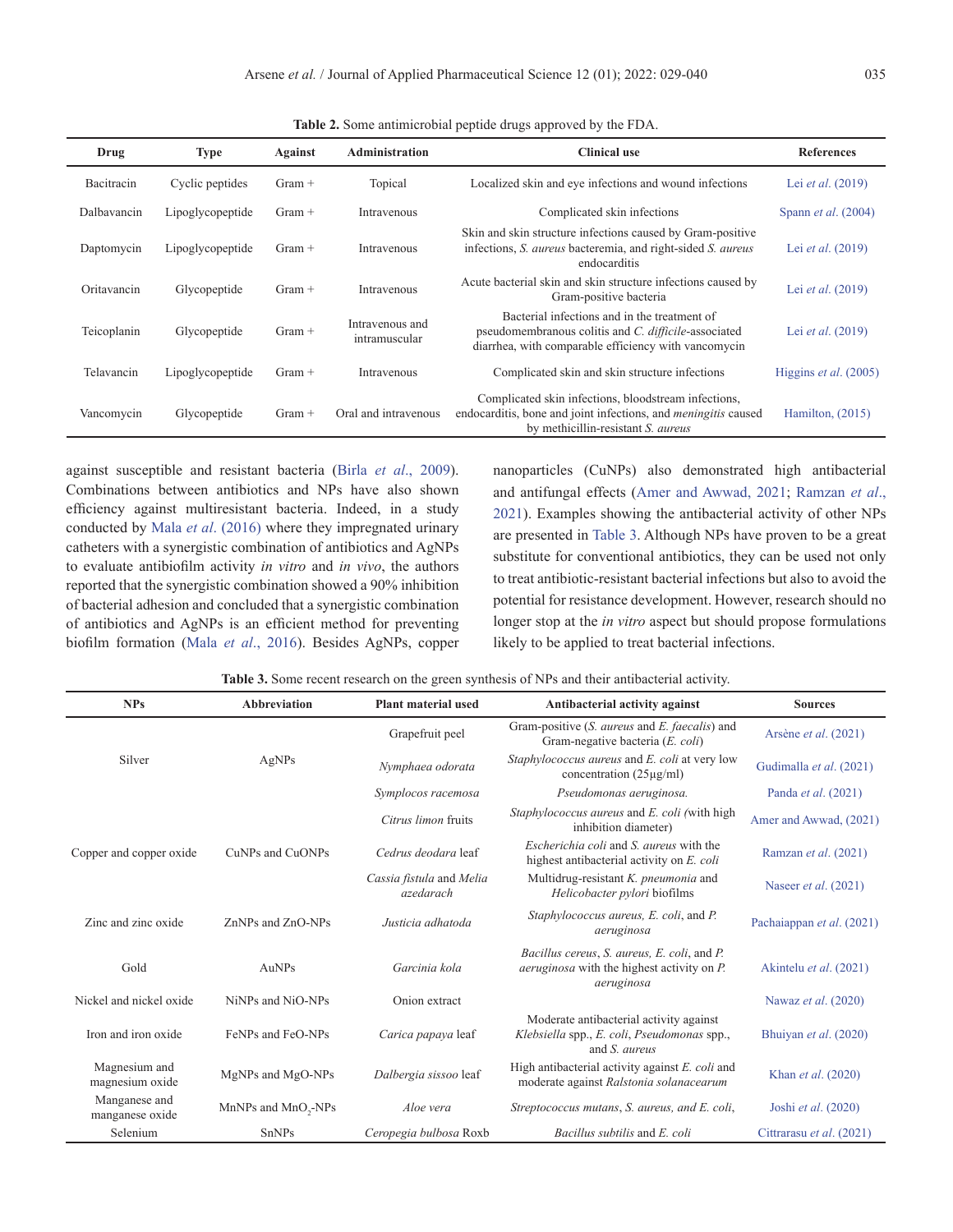

**Trends in Microbiology** 

**Figure 2.** Mechanism of protection of probiotics against infections [\(Ghosh](#page-9-0) *et al*., 2019).

# **Probiotics as a Potential New Antibacterial Strategy**

Probiotics are living microorganisms (bacteria or yeasts), which when consumed in adequate quantities produce a beneficial effect on the health of the host beyond the traditional nutritional effects [\(WHO and FAO, 2002](#page-10-0)). The main strains recognized as probiotics in humans are bacteria belonging to the genera *Lactobacillus*, *Bifidobacterium*, *Enterococcus*, and *Streptococcus* and yeasts of the genus *Saccharomyces* (Ayivi *et al*[., 2020](#page-8-0); [Joseph](#page-9-0) *et al*., 2021). As described in Figure 2 ([Ghosh](#page-9-0) *et al*., 2019; [Markowiak and Śliżewska, 2017](#page-10-0)), it has been shown that certain probiotics are able to inhibit the growth of pathogenic bacteria by specific and nonspecific competition for adhesion to epithelial cells (Bajaj *et al*[., 2021\)](#page-8-0), by the production of antimicrobial substances ([Arsene](#page-8-0) *et al*., 2021; Silva *et al*[., 2020\)](#page-8-0), by competition in the use of nutrients ([Abd El-Hack](#page-8-0) *et al*., 2020), and by the stimulation of immune defense mechanisms [\(Abd El-Hack](#page-8-0) *et al*., 2020). With the resurgence of the resistance to antibiotics issue, the antagonist and immunomodulatory properties of probiotics are today the most used [\(Arsene](#page-8-0) *et al*., 2021; [Manga](#page-10-0) *et al*., 2019; [Silva](#page-8-0) *et al*., [2020\)](#page-8-0). Thanks to these properties, probiotics could constitute a credible alternative to antibiotics in the fight against specific bacterial infections for which their effectiveness has already been

proven. Our previous review comprehensively presented the main probiotics that can effectively replace antibiotics in breeding [\(Arsène](#page-8-0) *et al*., 2021). Otherwise, several *in vitro* and *in vivo* studies, both in clinical medicine and in veterinary medicine have demonstrated the efficiency of probiotics against specific germs [\(Abd El-Hack](#page-8-0) *et al*., 2020; Bajaj *et al*[., 2021;](#page-8-0) [Huang](#page-9-0) *et al*., 2014; [Homan and Orel 2015;](#page-9-0) [Makras, 2006\)](#page-10-0). For example, the study conducted by [Makras \(2006\)](#page-10-0) demonstrated the antagonist activity of six strains of *Lactobacilli* (*L. acidophilus, L. amylovorus, L. casei, L. johnsonii, L. plantarum, and L. rhamnosus*) on diarrhea caused by *Salmonella enterica*. In addition, certain combinations of probiotics with each other or with antibiotics have also demonstrated their effectiveness [\(Homan and Orel, 2015](#page-9-0)). In the search for new antibacterial control strategies and the reduction of the use of antibiotics, probiotics have various advantages such as the possibility of being included in food such as yogurts, cheeses, dietary supplements, and fermented drinks ([Mbarga](#page-10-0) *et al*., 2019), their immunomodulatory capacity (Silva *et al*[., 2020](#page-8-0)), and their ability to cleanse and balance the intestinal flora ([Wang](#page-11-0) *et al*., [2020](#page-11-0)). However, although they have positive effects on certain enteric infectious pathologies, probiotics have various drawbacks such as their ineffectiveness on major bacterial infections affecting other organs such as the skin, heart, or brain.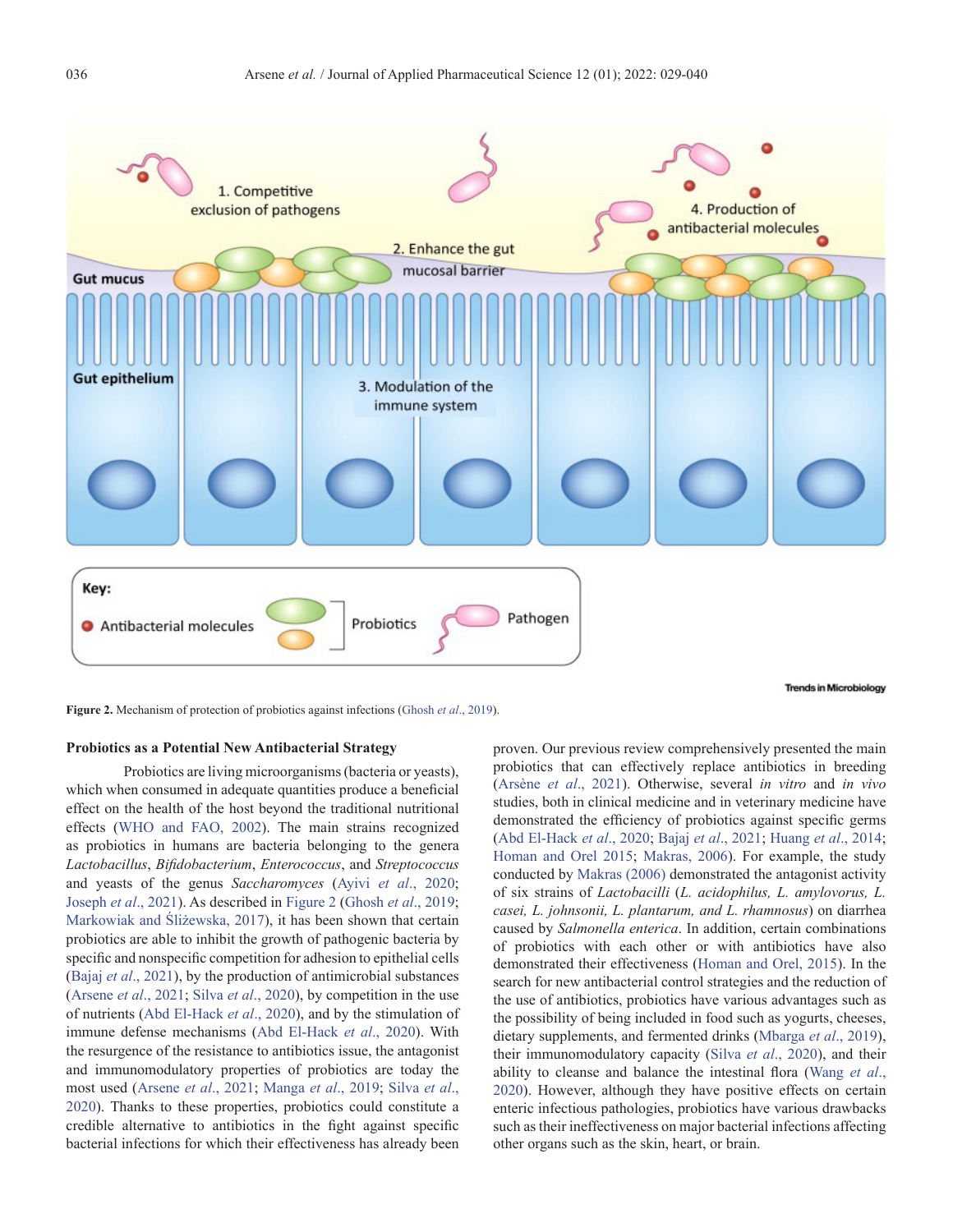# <span id="page-8-0"></span>**CONCLUSION**

All the methods discussed in this review can help to reduce the use of antibiotics, but none alone can replace them. Our analysis of the situation shows that the development of vaccines can effectively contribute to reducing the use of antibiotics by strengthening the immune system in order to protect it against specific pathogens as is already the case with bacteria such as *Neisseria meningitis*, *Haemophilus influenzae*, *Streptococcus pneumoniae*, *M. tuberculosis*, *C. diphtheriae*, and *C. tetani.* In addition, probiotics, thanks to their multiple barrier effects on the intestinal flora, their antagonist effect, and their immunomodulation capacity of the immune system, can be a significant contribution in reducing the use of antibiotics. As for phages, cytokines, and antimicrobial antibodies, given their narrow specificity, they appear to be pragmatic solutions to drastically limit the use of antibiotics in the treatment of diseases caused by bacteria on which their effect is recognized. However, phages have some drawbacks such as the release of enterotoxin and other metabolites during lysis, the possible involvement of humoral immunity with the production of neutralizing antibodies, their variable stability over time influenced by storage conditions (pH, temperature, UV, etc.), and their potential capacity to induce horizontal transfer of genes by generalized transduction (virulence factor; resistance to antibiotics). Although the antibacterial efficiency of several plants has been demonstrated, there is an eternal dilemma as to the isolation of active molecules because the totum of preparations based on these plants would be more bioavailable and more effective than isolated phytochemicals and their potential ability to induce horizontal gene transfer by generalized transduction (virulence factor; antibiotic resistance). In addition, the green synthesis of NPs (silver, gold, zinc, copper, iron, etc.) is also an important option against the scourge of antibioresistance and the combination of common antibiotics with other antibacterial molecules (phytochemicals, NPs, and AMP) can give a second life or improve the effectiveness of certain antibiotics which are losing their effectiveness. Finally, research should continue to be carried out to effectively exploit all the alternatives presented in this study to face this major public health issue of antibiotic resistance.

# **ACKNOWLEDGMENT**

This publication has been supported by the RUDN University Strategic Academic Leadership Program.

# **AUTHOR CONTRIBUTIONS**

All authors made substantial contributions to conception and design, acquisition of data, or analysis and interpretation of data; took part in drafting the article or revising it critically for important intellectual content; agreed to submit to the current journal; gave final approval of the version to be published; and agree to be accountable for all aspects of the work. All the authors are eligible to be an author as per the international committee of medical journal editors (ICMJE) requirements/guidelines.

# **CONFLICTS OF INTEREST**

The authors report no financial or any other conflicts of interest in this work.

# **ETHICAL APPROVALS**

Not Applicable

### **REFERENCES**

Abd El-Hack ME, El-Saadony MT, Shafi ME, Qattan SY, Batiha GE, Khafaga AF, Abdel-Moneim AM, Alagawany M. Probiotics in poultry feed: a comprehensive review. J Anim Physiol Anim Nutr (Berl), 2020; 104(6):1835–50.

Akintelu SA, Yao B, Folorunso AS. Green synthesis, characterization, and antibacterial investigation of synthesized gold nanoparticles (AuNPs) from Garcinia kola pulp extract. Plasmonics, 2021; 16(1): 157–65.

Alzoreky NS, Nakahara K. Antibacterial activity of extracts from some edible plants commonly consumed in Asia. Int J Food Microbiol, 2002; 80:223–30.

Andersson DI, Hughes D, Kubicek-Sutherland JZ. Mechanisms and consequences of bacterial resistance to antimicrobial peptides. Drug Resist Updat, 2016; 26:43–57.

Antoinette KD, Dieudonne A. Etiologic profile and sensitivity pattern of germs responsible for urinary tract infection among underfive in Douala: a hospital-based study. Int J Infect Dis, 2020; 101:358.

Amer MW, Awwad AM. Green synthesis of copper nanoparticles by Citrus limon fruits extract, characterization and antibacterial activity. Chem Int, 2021; 7:1–8.

Arakha M, Pal S, Samantarrai D, Panigrahi TK, Mallick BC, Pramanik K, Mallick B, Jha S. Antimicrobial activity of iron oxide nanoparticle upon modulation of nanoparticle-bacteria interface. Sci Rep 2005; 5:14813

Arsène MM, Podoprigora IV, Davares AK, Razan M, Das MS, Senyagin AN. Antibacterial activity of grapefruit peel extracts and greensynthesized silver nanoparticles. Vet World, 2021; 14(5):1330–41.

Arsene MM, Zangue DS, Ngoune TL, Nyasha K, Louis K. Antagonistic effects of raffia sap with probiotics against pathogenic microorganisms. Foods Raw Mater, 2021; 9(1):24–31.

Ayivi RD, Gyawali R, Krastanov A, Aljaloud SO, Worku M, Tahergorabi R, Silva RC, Ibrahim SA. Lactic acid bacteria: food safety and human health applications. Dairy, 2020; 1(3):202–32.

Bajaj BK, Claes IJ, Lebeer S. Functional mechanisms of probiotics. J Microbiol Biotechnol Food Sci, 2021; 2021:321–7.

Baltzer SA, Brown MH. Antimicrobial peptides : promising alternatives to conventional antibiotics. J Mol Microbiol Biotechnol, 2011; 20(4):228–35.

Bebbington C, Yarranton G. Antibodies for the treatment of bacterial infections: current experience and future prospects. Curr Opin Biotechnol, 2008; 19:613–9.

Bhuiyan MS, Miah MY, Paul SC, Aka TD, Saha O, Rahaman MM, Sharif MJ, Habiba O, Ashaduzzaman M. Green synthesis of iron oxide nanoparticle using *Carica papaya* leaf extract: application for photocatalytic degradation of remazol yellow RR dye and antibacterial activity. Heliyon, 2020; 6(8):e04603.

Birla SS, Tiwari VV, Gade AK, Ingle AP, Yadav AP, Rai MK. Fabrication of silver nanoparticles by Phoma glomerata and its combined effect against *Escherichia coli*, *Pseudomonas aeruginosa* and *Staphylococcus aureus*. Lett Appl Microbiol, 2009; 48:173–9.

Bloom DE, Black S, Salisbury D, Rappuoli R. Antimicrobial resistance and the role of vaccines. Proc Natl Acad Sci USA, 2018; 115:12868–71.

Biacchesi S, Christophe C, Marie G, Christelle L, Ronan LG, Michel B. Les virus : ennemis ou alliés ? Enjeux Sciences, Versailles (France), 112 p, 2017.

Bruttin A, Brussow H. Human volunteers receiving *Escherichia coli* phage T4 orally: a safety test of phage therapy. Antimicrob Agents Chemother, 2005; 49(7):2874–8.

Cairns BJ, Timms AR, Jansen VA, Connerton IF, Payne RJ. Quantitative models of *in vitro* bacteriophage-host dynamics and their application to phage therapy. PLoS Pathog, 2009; 5(1):e1000253.25.

Cittrarasu V, Kaliannan D, Dharman K, Maluventhen V, Easwaran M, Liu WC, Balasubramanian B, Arumugam M. Green synthesis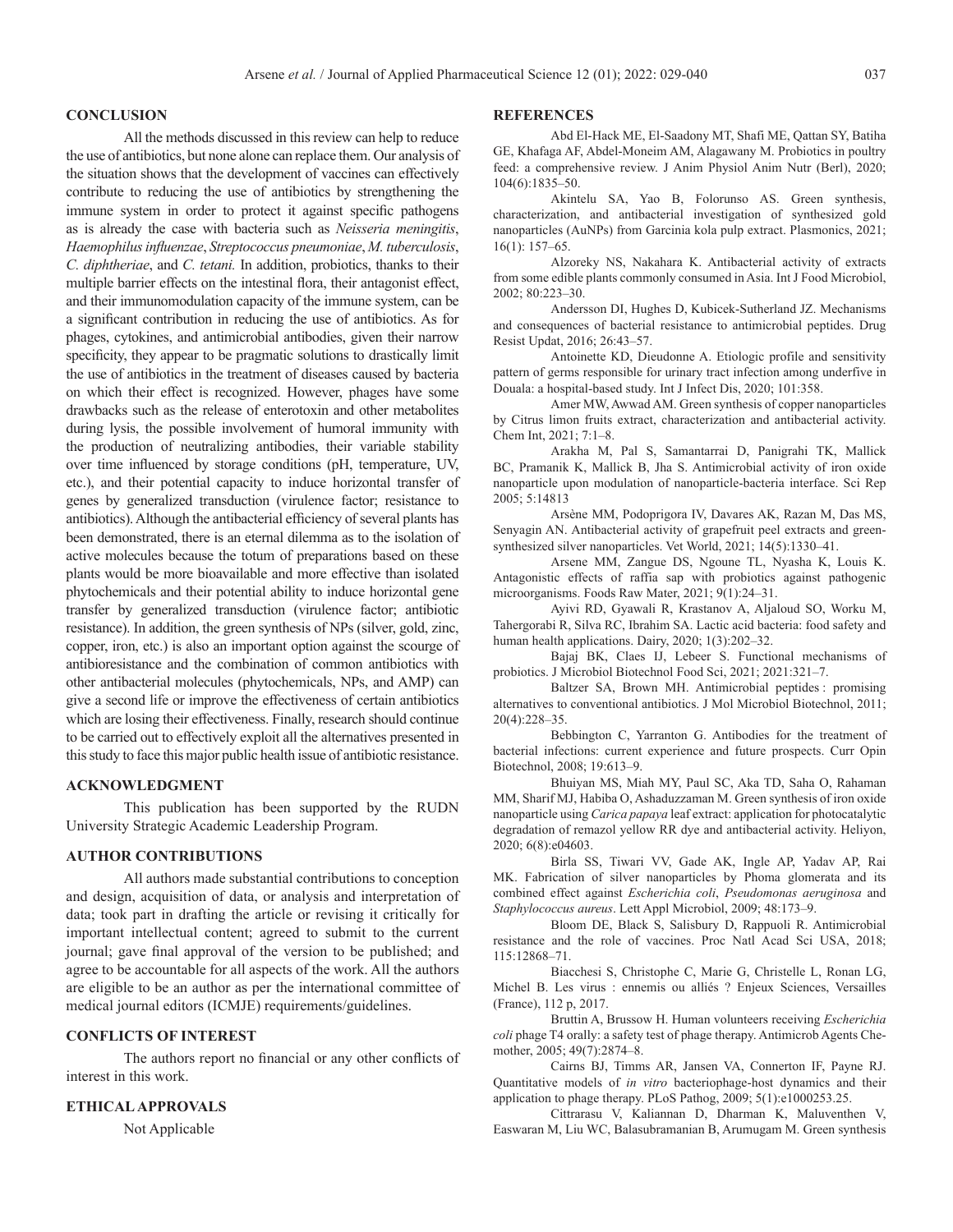<span id="page-9-0"></span>of selenium nanoparticles mediated from *Ceropegia bulbosa* Roxb extract and its cytotoxicity, antimicrobial, mosquitocidal and photocatalytic activities. Sci Rep, 2021; 11(1):1–15.

Cleven BE, Palka-Santini M, Gielen J, Meembor S, Krönke M, Krut O. Identification and characterization of bacterial pathogens causing bloodstream infections by DNA microarray. J Clin Microbiol, 2006; 44(7):2389.

Crisan CM, Mocan T, Manolea M, Lasca LI, Tăbăran FA, Mocan L. Review on silver nanoparticles as a novel class of antibacterial solutions. Appl Sci, 2021; 11(3):1120.

Criscuolo E, Spadini S, Lammanna J, Ferro M, Burioni R. Bacteriophages and their immunological applications against infectious threats. J Immunol, 2017; 2017:3780697.

Conti S, Magliani W, Arseni S, Dieci E, Frazzi R, Salati A, Varaldo PE, Polonelli L. *In vitro* activity of monoclonal and recombinant yeast killer toxin-like antibodies against antibiotic-resistant gram-positive cocci. Mol Med, 2000; 6:613–9.

Doidge C, Ruston A, Lovatt F, Hudson C, King L, Kaler J. Farmers' perceptions of preventing antibiotic resistance on sheep and beef farms: risk, responsibility and action. Front Vet Sci, 2020; 7:524.

Dublanchet A, Maxime S. Autobiographie de Félix d'Hérelle 1873-1949. Editions Médicales Internationales, Paris, France, 2017.

Fankam A, Kuete V, Voukeng I, Kuiate J. Antibacterial activities of selected *Cameroonian* spices and their synergistic effects with antibiotics against multidrug-resistant phenotypes. BMC Complement Altern Med, 2011; 11(1):104.

Faust JE, Yang PY, Huang HW. Action of antimicrobial peptides on bacterial and lipid Membranes : a direct comparison. Biophys J, 2017; 112(8):1663–72.

Fayaz AM, Balaji K, Girilal M, Yadav R, Kalaichelvam PT, Venketesan R. Biogenic synthesis of silver nanoparticles and their synergistic effect with antibiotics: a study against gram-positive and gram-negative bacteria. Nanomed. Nanotechnol. Biol Med, 2010;  $6(1):103-9.$ 

Geitani R, Moubareck CA, Touqui L, Sarkis DK. Cationic antimicrobial peptides : alternatives and/or adjuvants to antibiotics active against methicillin-resistant *Staphylococcus aureus* and multidrug-resistant *Pseudomonas aeruginosa*. BMC Microbiol, 2019; 19(1):54.

Ghosh C, Sarkar P, Issa R, Haldar J. Alternatives to conventional antibiotics in the era of antimicrobial resistance. Trends Microbiol, 2019; 27(4):323–38.

Grandclaudon C, Birudukota NS, Elgaher WA, Jumde RP, Yahiaoui S, Arisetti N, Hennessen F, Huettel S, Stadler M, Herrmann J, Miethke M. Semisynthesis and biological evaluation of amidochelocardin derivatives as broad-spectrum antibiotics. Eur J Med Chem, 2020; 188:112005.

Gudimalla A, Jose J, Varghese RJ, Thomas S. Green synthesis of silver nanoparticles using *Nymphae odorata* extract incorporated films and antimicrobial activity. J Polym Environ, 2021; 29(5):1412–23.

Hancock RE, Nijnik A, Philpott DJ. Modulating immunity as a therapy for bacterial infections. Nat Rev Microbiol, 2012; 10:243–54.

Hamilton R. Tarascon pocket pharmacopoeia 2015 deluxe labcoat edition. Jones & Bartlett Learning, Burlington, MA, 91 p, 2015. ISBN 9781284057560.

Heesterbeek DA, Muts RM, van Hensbergen VP, de Saint Aulaire P, Wennekes T, Bardoel BW, van Sorge NM, Rooijakkers SH. Outer membrane permeabilization by the membrane attack complex sensitizes Gram-negative bacteria to antimicrobial proteins in serum and phagocytes. PLoS Pathog, 2021; 17(1):e1009227.

Higgins DL, Chang R, Debabov DV, Leung J, Wu T, Krause KM, Sandvik E, Hubbard JM, Kaniga K, Schmidt Jr DE, Gao Q. Telavancin, a multifunctional lipoglycopeptide, disrupts both cell wall synthesis and cell membrane integrity in methicillin-resistant *Staphylococcus aureus*. Antimicrob Agents Ch, 2005; 49(3):1127–34.

Holland SM. Cytokine therapy of mycobacterial infections. Adv Intern Med, 2000; 45:431–52.

Homan M, Orel R. Are probiotics useful in *Helicobacter pylori* eradication? World J Gastroenterol, 2015; 21(37):10644–53.

Huang YF, Liu PY, Chen YY, Nong BR, Huang IF, Hsieh KS, Chen KT. Three-combination probiotics therapy in children with salmonella and rotavirus gastroenteritis. J Clin Gastroenterol, 2014; 48(1):37–42.

Ibrahim OMS, Sarhan SR, Hameed AA. *In vivo* and *in vitro* antibacterial activities of cranberry extract against *E. coli* o157: H7 in urinary tract infected rats. Adv Anim Vet Sci, 2015; 3:233–44.

Jenssen H, Hamill P, Hancock RE. Peptide antimicrobial agents. Clin Microbiol Rev, 2006; 19(3):491.

Jit M, Ng DH, Luangasanatip N, Sandmann F, Atkins KE, Robotham JV, Pouwels KB. Quantifying the economic cost of antibiotic resistance and the impact of related interventions: rapid methodological review, conceptual framework and recommendations for future studies. BMC Med, 2020; 18(1):1–14.

Jorge AMS, Eduardo R. Environmental structure drives resistance to phages and antibiotics during phage therapy and to invading lysogens during colonisation. Sci Rep, 2019; 28;9(1):3149.

Joseph AMM, Davares AK, Andreevna SL, Vladimirovich EA, Carime BZ, Marouf R, Khelifi I. The use of probiotics in animal feeding for safe production and as potential alternatives to antibiotics. Vet World, 2021; 14(2):319–28.

Joshi NC, Siddiqui F, Salman M, Singh A. Antibacterial activity, characterizations, and biological synthesis of manganese oxide nanoparticles using the extract of *Aloe vera*. Asian Pac J Health Sci, 2020; 7(3):27–9.

Jun K. Phage as a therapeutic agent, 2017. Available via https://thryve.medium.com/phage-as-a-therapeutic-agent-ed4c466302e5 (Accessed 22 December 2020).

Khan MI, Akhtar MN, Ashraf N, Najeeb J, Munir H, Awan TI, Tahir MB, Kabli MR. Green synthesis of magnesium oxide nanoparticles using *Dalbergia sissoo* extract for photocatalytic activity and antibacterial efficacy. Appl Nanosci, 2020; 10(7):2351–64.

Klugman KP, Black S. Impact of existing vaccines in reducing antibiotic resistance: primary and secondary effects. Proc Natl Acad Sci USA, 2018; 115:12896–901.

Kobayashi, M, Vekemans J, Baker CJ, Ratner AJ, Le Doare K, Schrag SJ. Group B *Streptococcus* vaccine development: present status and future considerations, with emphasis on perspectives for low and middle income countries. F1000 Res, 2016; 5:2355.

Kobras CM, Piepenbreier H, Emenegger J, Sim A, Fritz G, Gebhard S. BceAB-type antibiotic resistance transporters appear to act by target protection of cell wall synthesis. Antimicrob Agents Ch, 2020; 64(3):e02241–19.

Koskella B, Meaden S. Understanding bacteriophage specificity in natural microbial communities. Viruses, 2013; 5:806–23.

Kuklin NA, Clark DJ, Secore S, Cook J, Cope LD, McNeely T, Noble L, Brown MJ, Zorman JK, Wang XM, Pancari G. A novel *Staphylococcus aureus* vaccine: iron surface determinant B induces rapid antibody responses in rhesus macaques and specific increased survival in a murine *S. aureus* sepsis model. Infect Immun, 2006; 74:2215–23.

Larochette V, Miot C, Poli C, Beaumont E, Roingeard P, Fickenscher H, Jeannin P, Delneste Y. IL-26, a cytokine with roles in extracellular DNA-induced inflammation and microbial defense. Front Immunol, 2019; 10:204.

Laurent S, Forge D, Port M, Roch A, Robic C, Vander Elst L, Muller RN. Magnetic iron oxide nanoparticles: synthesis, stabilization, vectorization, physicochemical characterizations, and biological applications. Chem Rev, 2010; 110:2574.

Lei J, Sun L, Huang S, Zhu C, Li P, He J, Mackey V, Coy DH, He Q. The antimicrobial peptides and their potential clinical applications. Am J Transl Res, 2019; 11(7):3919–31.

Lewis K. The science of antibiotic discovery. Cell, 2020; 181(1):29–45.

Li W, Tailhades J, O'Brien-Simpson NM, Separovic F, Otvos L, Hossain MA, Wade JD. Proline-rich antimicrobial peptides : potential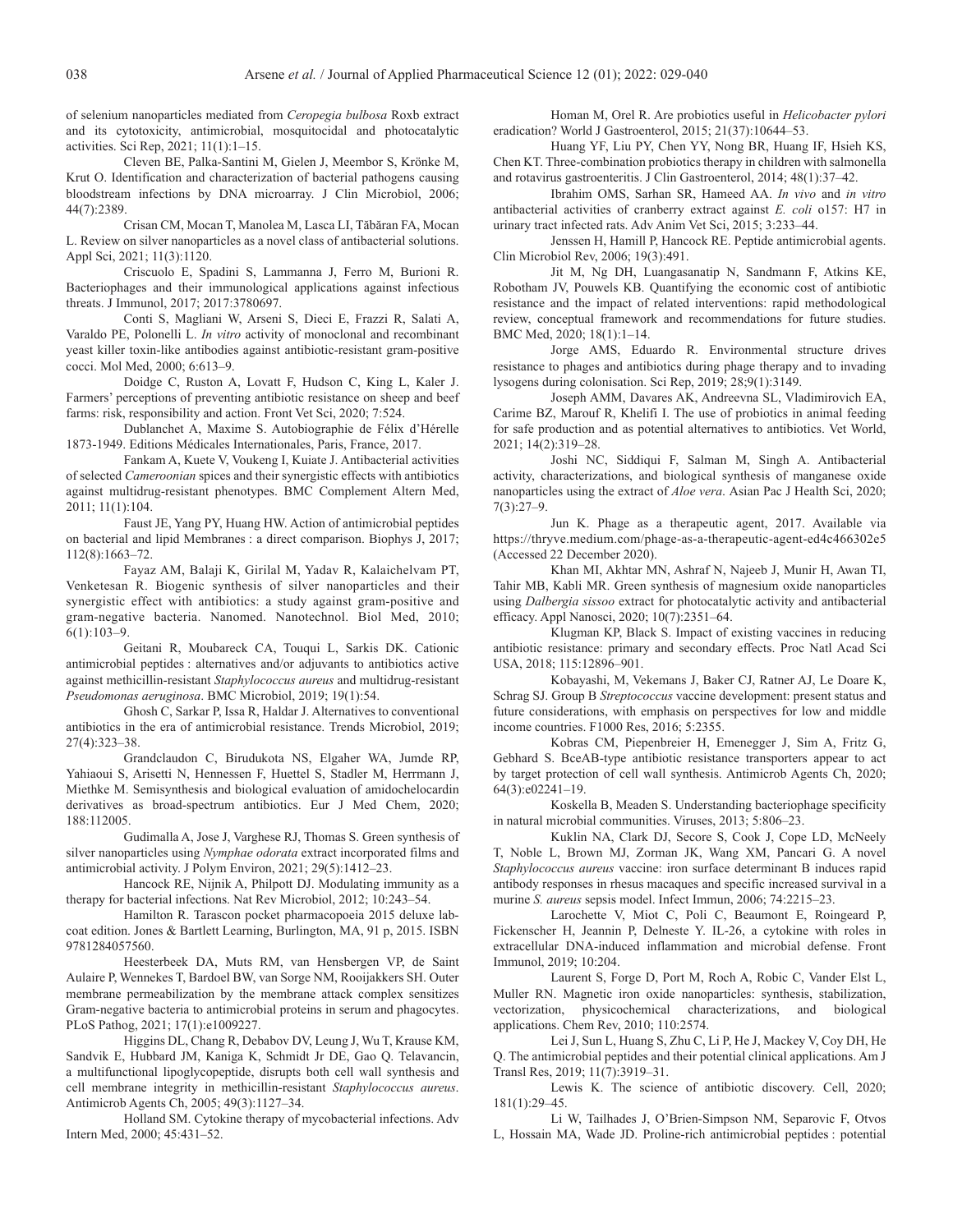<span id="page-10-0"></span>therapeutics against antibiotic-resistant bacteria. Amino Acids, 2014; 46(10):2287–94.

Lima T, Domingues S, Da Silva GJ. Manure as a potential hotspot for antibiotic resistance dissemination by horizontal gene transfer events. Vet Sci, 2020; 7(3):110.

Li Y, Zhang W, Niu J, Chen Y. Mechanism of photogenerated reactive oxygen species and correlation with the antibacterial properties of engineered metal-oxide nanoparticles. ACS Nano, 2012; 6:5164–73.

Mahlapuu M, Håkansson J, Ringstad L, Björn C. Antimicrobial peptides: an emerging category of therapeutic agents. Front Cell Infect Microbiol, 2016; 6:194.

Makras L, Triantafyllou V, Fayol-Messaoudi D, Adriany T, Zoumpopoulou G, Tsakalidou E, Servin A, De Vuyst L. Kinetic analysis of the antibacterial activity of probiotic *Lactobacilli* towards *Salmonella enterica* serovar Typhimurium reveals a role for lactic acid and other inhibitory compounds. Res Microbiol, 2006; 157:241–7.

Markowiak P, Śliżewska K. Effects of probiotics, prebiotics, and synbiotics on human health. Nutrients, 2017; 9(9):1021.

Mala R, Aglin AA, Celsia AS, Geerthika S, Kiruthika N, VazagaPriya C, Kumar KS. Foley catheters functionalised with a synergistic combination of antibiotics and silver nanoparticles resist biofilm formation. IET Nanobiotechnol, 2017, 11:612–20.

Manga JA, Zangué SC, Zargar M, Albert E, Bayat M. Producing probiotic beverage based on raffia sap fermented by *Lactobacillus fermentum* and *Bifidobacterium bifidum*. Res Crops, 2019; 20(3):629–34.

Mbarga MJA, Andreevna SL, Viktorovna PI. Evaluation of apparent microflora and study of antibiotic resistance of coliforms isolated from the shells of poultry eggs in Moscow-Russia. J Adv Microbiol, 2020; 20(4):0–77.

Mbarga MJA, Podoprigora IV, Anyutoulou KLD, Ngah Esther, Senyagin AN. Urinary tract infections (UTIs): virulence factors, resistance to antibiotics and management of uropathogenic (UP) bacteria with medicinal plants —a review. J Appl Pharm Sci, 2021; 11(07):001–12.

Mbarga MJA, Zangué SCD, Tatsadjieu LN, Zargar M, Albert E, Bayat M. Producing probiotic beverage based on raffia sap fermented by *Lactobacillus fermentum* and *Bifidobacterium bifidum*. Res Crop, 2019; 20(3):629–34.

Międzybrodzki R, Borysowski J, Weber-Dąbrowska B, Fortuna W, Letkiewicz S, Szufnarowski K, Pawełczyk Z, Rogóż P, Kłak M, Wojtasik E, Górski A. Clinical aspects of phage therapy. Adv Virus Res, 2012; 83:73–121.

Mireille A, Pascale B, Charlotte B, Laurent D, Nicolas D, Rémy F, Sylvain G, Claire LH, Marie-Agnès P, Eduardo R, Clara Torres-B. Les applications antibactériennes des bactériophages. Virologie, 2020; 24(1):23–36.

Morel CM, Lindahl O, Harbarth S, de Kraker ME, Edwards S, Hollis A. Industry incentives and antibiotic resistance: an introduction to the antibiotic susceptibility bonus. J Antibiot, 2020; 73(7):421–8.

Morita Y, Masters EA, Schwarz EM, Muthukrishnan G. Interleukin-27 and its diverse effects on bacterial infections. Front Immunol, 2021; 12:1752.

Nascimento GGF, Locatelli J, Freitas PC, Silva Gl. Antibacterial activity of plant extracts and phytochemicals on antibiotic-resistant bacteria. Braz J Microbiol, 2000; 31:247–56.

Naseer M, Ramadan R, Xing J, Samak NA. Facile green synthesis of copper oxide nanoparticles for the eradication of multidrug resistant *Klebsiella pneumonia* and *Helicobacter pylori* biofilms. Int Biodeter Biodegr, 2021; 159:105201.

Nawaz M, Tahir MB, Iqbal T, Pervaiz M, Rafique M, Aziz F, Younas U, Alrobei H. Synthesis, characterization and antibacterial activity of NiO NPs against pathogen. Inorg Chem Commun, 2020; 122:108300.

Nobrega FL, Costa AR, Kluskens LD, Azeredo J. Revisiting phage therapy: new applications for old resources. Trends Microbiol, 2015; 23:185–91.

Ouldali N, Cohen R, Levy C, Gelbert-Baudino N, Seror E, Corrard F, Vie Le Sage F, Michot AS, Romain O, Bechet S, Bonacorsi S.

Pneumococcal susceptibility to antibiotics in carriage: a 17 year time series analysis of the adaptive evolution of non-vaccine emerging serotypes to a new selective pressure environment. J Antimicrob Chemother, 2019; 74:3077–86.

Pachaiappan R, Rajendran S, Ramalingam G, Vo DV, Priya PM, Soto-Moscoso M. Green synthesis of zinc oxide nanoparticles by Justicia Adhatoda Leaf and its antimicrobial activity. Chem Eng Technol, 2021; 44(3):551–8.

Palma E, Tilocca B, Roncada P. Antimicrobial resistance in veterinary medicine: an overview. Int J Mol Sci, 2020; 21(6):1914.

Panda MK, Dhal NK, Kumar M, Mishra PM, Behera RK. Green synthesis of silver nanoparticles and its potential effect on phytopathogens. Mater Today Proc, 2021; 35:233–8.

Payne RJ, Jansen VA. Understanding bacteriophage therapy as adensity-dependent kinetic process. J Theor Biol, 2001; 208(1):37–48.

Pollock J, Low AS, McHugh RE, Muwonge A, Stevens MP, Corbishley A, Gally DL. Alternatives to antibiotics in a one health context and the role genomics can play in reducing antimicrobial use. Clin Microbiol Infect, 2020; 26(12):1617–21.

Prasanth M, Ramesh N, Bruno SL. The therapeutic potential of bacteriophages targeting gram-negative bacteria using *Galleria mellonella* infection model. BMC Microbiol, 2018; 18:97.

Rabello RF, Bonelli RR, Penna BA, Albuquerque JP, Souza RM, Cerqueira AM. Antimicrobial resistance in farm animals in Brazil: an update overview. Animals, 2020; 10(4):552.

Raheem N, Straus SK. Mechanisms of action for antimicrobial peptides with antibacterial and antibiofilm functions. Front Microbiol, 2019; 10:2866.

Rai MK, Deshmukh SD, Ingle AP, Gade AK. Silver nanoparticles: the powerful nanoweapon against multidrug-resistant bacteria. J Appl Microbiol, 2012; 112:841–52.

Rai M, Kon K, Ingle A, Duran N, Galdiero S, Galdiero M. Broad-spectrum bioactivities of silver nanoparticles: the emerging trends and future prospects. Appl Microbiol Biotechnol, 2014; 98:1951–61.

Ramzan M, Obodo RM, Mukhtar S, Ilyas SZ, Aziz F, Thovhogi N. Green synthesis of copper oxide nanoparticles using *Cedrus deodara* aqueous extract for antibacterial activity. Mater Today Proc, 2021; 36:576–81.

Rappuoli R, Pizza M, Del Giudice G, De Gregorio E. Vaccines, new opportunities for a new society. Proc Natl Acad Sci, 2014; 111(34):12288–93.

Reis AC, Kolvenbach BA, Nunes OC, Corvini PF. Biodegradation of antibiotics: the new resistance determinants–part I. New Biotechnol, 2020; 54:34–51.

Rončević T, Puizina J, Tossi A. Antimicrobial peptides as antiinfective agents in pre-post-antibiotic era? Int J Mol Sci, 2019; 20(22):5713.

Rumfield C, Hyseni I, McBride JW, Walker DH, Fang R. Activation of ASC inflammasome driven by toll-like receptor 4 contributes to host immunity against rickettsial infection. Infect Immun, 2020; 88(4):e00886–19.

Sadhana SS, Ram Na, Rajesh K, Shilpa DK. Reversal of antibiotic resistance by phage resistant *Pseudomonas aeruginosa* PA01. J Biosci Bioeng, 2018; 6(1):11–5.

Sawa T, Ito E, Nguyen VH, Haight M. Anti-PcrV antibody strategies against virulent *Pseudomonas aeruginosa*. Hum Vaccin Immunother, 2014; 10(10):2843–52.

Schaenzer AJ, Wright GD. Antibiotic resistance by enzymatic modification of antibiotic targets. Trends Mol Med, 2020; 26(8):768–82.

Shriram V, Khare T, Bhagwat R, Shukla R, Kumar V. Inhibiting bacterial drug efflux pumps via phyto-therapeutics to combat threatening antimicrobial resistance. Front Microbiol, 2018; 9:2990.

Silva DR, Sardi JD, de Souza Pitangui N, Roque SM, da Silva AC, Rosalen PL. Probiotics as an alternative antimicrobial therapy: current reality and future directions. J Funct Foods, 2020; 73:104080.

Skurnik M, Strauch E. Phage therapy: facts and fiction. Int J Med Microbiol, 2006; 296(1):5–14.